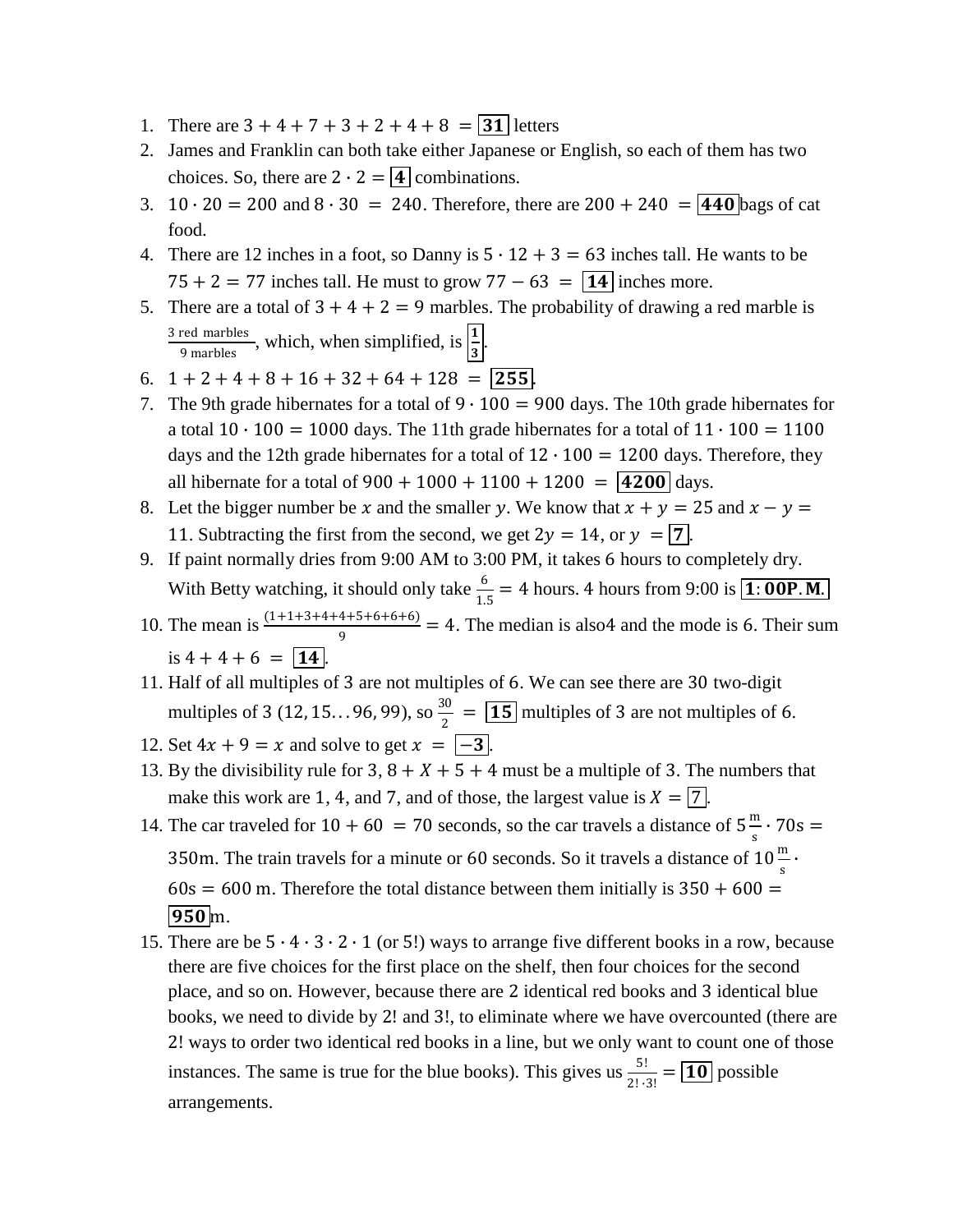- 16. If Mr. Lemma has  $x$  students, and since he has no students left over after putting them into both a square and 6 equal rows,  $x$  must be both a square number and divisible by 6. The only number between 100 and 150 that fits both of these criteria is  $\boxed{144}$ .
- 17. The triangle is within a rectangle of size  $7 \cdot 6$ , and you can find the area of the triangle by subtracting the areas of the other triangles, so the area is  $42 - 21 - 3 = \boxed{18}$ . Alternatively, since  $Area = \frac{1}{2}$  $\frac{1}{2}b \cdot h$ , take the segment from (0,1) to (0,7) as the base (with length 6) and drop the height from (6,8) (which has length 6, as shown below). The area is therefore  $\frac{1}{2} \cdot 6 \cdot 6 = \boxed{18}$ .



- 18. For the Robzhanians, it is 7: 57 every 8 hours, and for people on Earth it is 7: 57 every 12 hours. Therefore, it will be 7: 57 again in the least common multiple of 8 and 12 hours, which is  $\boxed{24}$ .
- 19. Note that we can fold an octagon symmetrically in two ways---either through the midpoints of two opposite sides or through two opposite vertices. Each has four ways, since there are four pairs of opposite sides and four pairs of opposite vertices. Thus the answer is  $4 + 4 = 8$
- 20. Normal runners run  $1 + 1 + 1 = 3$  units around the square, while Robin runs  $1 + \sqrt{2} +$  $1 = 2 + \sqrt{2}$  units. Therefore, Robin runs  $2 + \sqrt{2} - 3 = \sqrt{2} - 1$  units more.



21. The mean, or average, of the 4 numbers is  $\frac{3+7+5+2x}{4}$ , which is also x, so cross-multiplying gives  $3 + 7 + 5 + 2x = 4x$ , and  $\left| \frac{15}{2} \right| = x$ .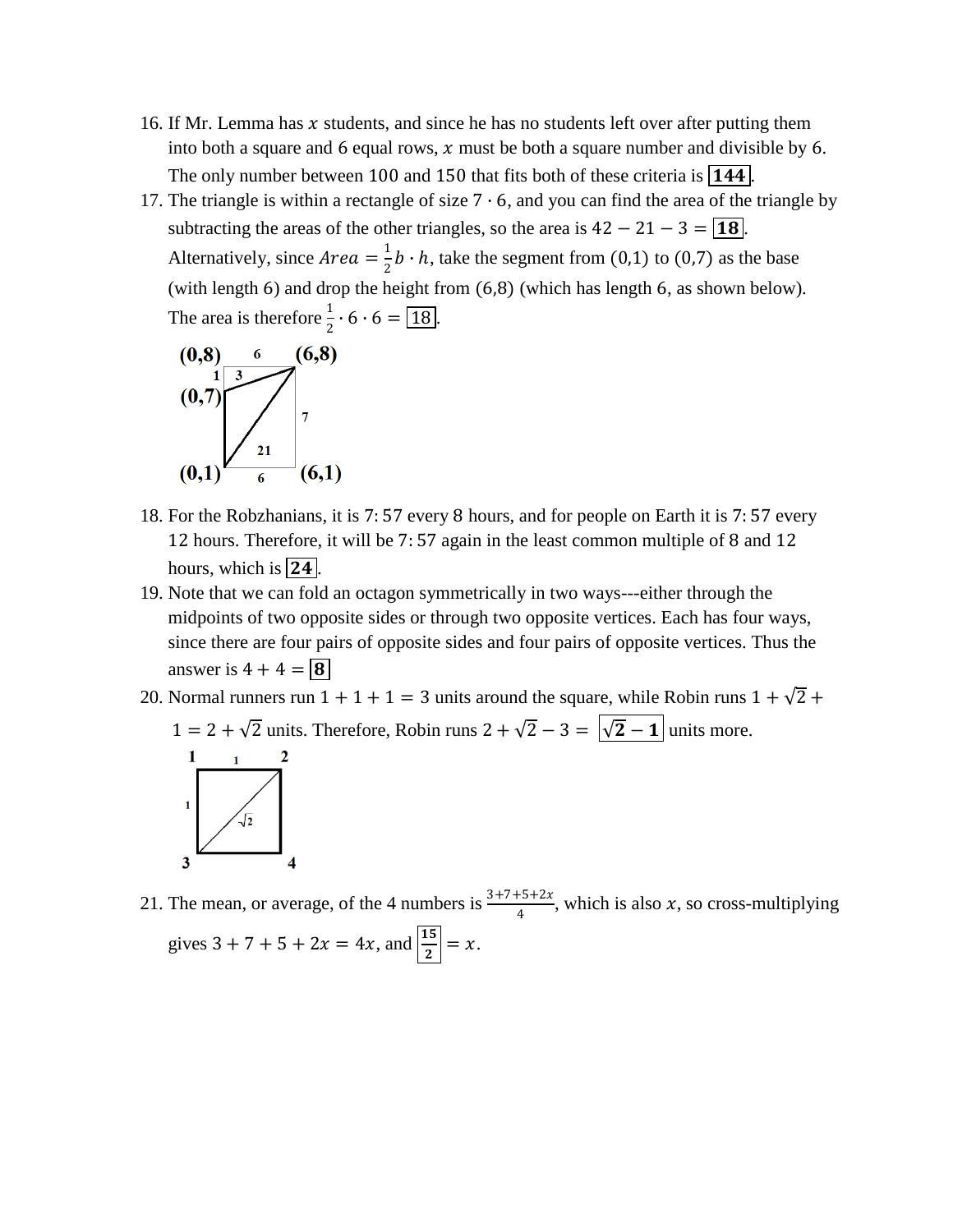22. The quadrilateral ABCD can be cut into two right triangles  $ADC$  and  $ABC$ , which have areas 150 and 84, respectively, so the total area is  $150 + 84 = 234$ .



- 23.  $\frac{n+4}{n}$  is an integer and *n* is an integer. Therefore, for some integer *i*, the solution to  $\frac{n+4}{n}$  = *i*, or  $n = \frac{4}{5}$  $\frac{4}{i-1}$ , must be an integer.  $\frac{4}{i-1}$  is an integer when  $i = -3, -1, 0, 2, 3, 5$ , so all possible values of *n* are  $n = -1, -2, -4, 4, 2, 1$ , and the sum is  $-1 + -2 + -4 + 4 +$  $2 + 1 = |0|$
- 24. Paula's rate of painting is  $\frac{1 \text{ house}}{60 \text{ minutes}}$ , and the combined rate of Paula and Abhiram is  $\left(\frac{1 \text{ house}}{60 \text{ minute}}\right)$  $\frac{1 \text{ house}}{60 \text{ minute}}$  + Abhiram's rate) =  $\frac{1 \text{ house}}{40 \text{ minute}}$  $\frac{1 \text{ house}}{40 \text{ minutes}}$ . Therefore, Abhiram's rate is  $\frac{1 \text{ house}}{40 \text{ minutes}}$  – 1 house  $\frac{1 \text{ house}}{60 \text{ minutes}} = \frac{1 \text{ house}}{120 \text{ minute}}$  $\frac{11000}{120}$  minutes, so it will take Abhiram  $\boxed{120}$  minutes alone to paint one house.
- 25. Split the question up into whether there are 2,1, or 0 semitrucks present. If there are 0 semitrucks present, there can be 0,1,2,3,4, or 5 SUVs present, with the rest of the space being taken up by sedans. If there is 1 semitruck present, there can be 0,1,2, or 3 SUVs present, with the rest of the space being taken up by sedans. If there are 2 semitrucks present, there can be 0 or 1 SUV present, with the rest of the space being taken up by sedans. So, there are  $6 + 4 + 2 = 12$  ways to arrange the sedans, SUVs, and semitrucks.
- 26. 90% of the time, Kipachu will do 100 damage, and 10% of the time, Kipachu will do 200 damage. Therefore, the average damage will be  $100 \times 90\% + 200 \times 10\% = 110$ damage.
- 27. We will break this up into two cases. First, consider the probability of rolling at least one 2 or 5. By complementary probability, the probability of *not* rolling either a 2 or a 5 is 4  $\frac{4}{6} \cdot \frac{4}{6}$  $\frac{4}{6} = \frac{16}{36}$  $\frac{16}{36} = \frac{4}{9}$  $\frac{4}{9}$ . Thus, the probability of rolling a 2 or a 5 is  $1-\frac{4}{9}$  $\frac{4}{9} = \frac{5}{9}$  $\frac{3}{9}$ . However, we must also subtract the two cases when we roll *both* a 2 and a 5, which happens with probability 2  $\frac{2}{36} = \frac{1}{18}$  $\frac{1}{18}$ . Therefore, the probability of rolling a 2 or a 5, but not both, is  $\frac{5}{9} - \frac{1}{18}$  $\frac{1}{18} = \left| \frac{1}{2} \right|$  $\frac{1}{2}$ . 28. 0.108108108 ...can be written as 0.  $\overline{108}$ . Let  $x = 0.\overline{108}$ . Then,  $1000x = 108.\overline{108}$ .
- Therefore,  $1000x x = 108.\overline{108} 0.\overline{108} = 108.$  So,  $999x = 108$ , or  $x = \frac{108}{000}$  $\frac{100}{999}$ which, when simplified, is  $\frac{4}{37}$ , so  $4 + 37 = \boxed{41}$ .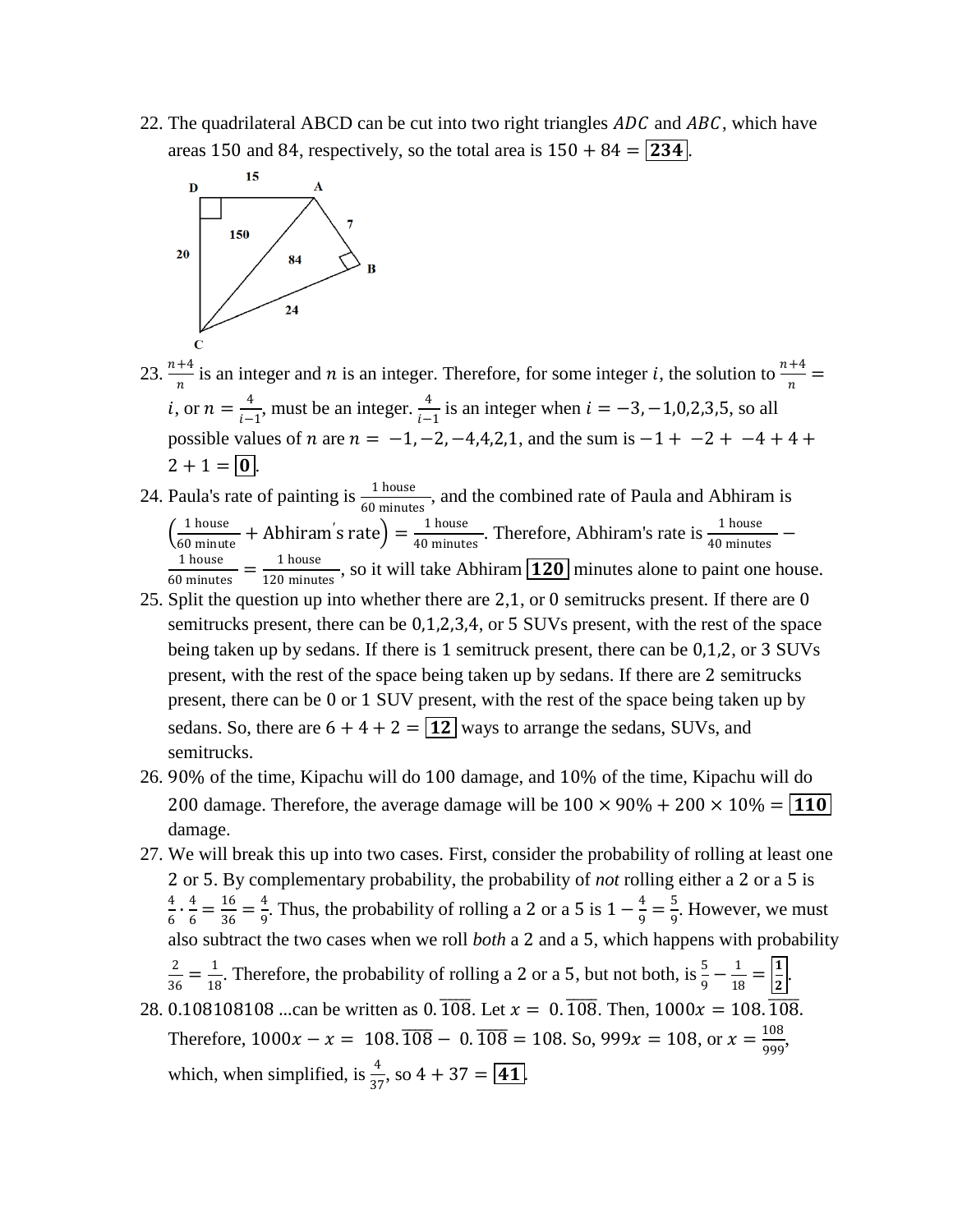29. We know, from 1 across and 1 down, that a two-digit perfect cube and a two-digit perfect square must have the same tens digit. The only options for the tens digit are therefore

2 (27 and 25) or 6 (64 and 65). However, if the tens digit is 6, then by 3 across we must

have a multiple of 13 that begins with a 4. However, no such multiple exists, so the tens digit cannot be 6. Instead, it must be 2. We are now looking for a two-digit multiple of 13 that begins with a 5, and a two-digit multiple of 8 that begins with 7. We see that putting 2 in the last two boxes, giving 72 and 52, satisfies the criteria. Our final crossword looks like this:



- 30. See picture.
- 31. See picture.
- 32. See picture.
- 33. We are looking for numbers not divisible by 2 or 3, since these are the only prime factors of 48. There are  $\frac{48}{2}$  = 24 multiples of 2 and  $\frac{48}{3}$  = 16 multiples of 3 that are at most 48, giving us a sum of 40 multiples of 2 or 3. However, we over-counted multiples of 6 twice, since they are both divisible by 2 and 3, so we must subtract the number of multiples of 6 from our count, which is  $\frac{48}{6} = 8$ . Hence there are  $40 - 8 = 32$  multiples of 2 or 3 that are at most 48, and therefore there are  $48 = 32 = 16$  numbers that are relatively prime to 48.
- 34. Since  $\overline{DE}$  is parallel to  $\overline{AB}$ ,  $\Delta CED \sim \Delta CBA$  by AA similarity. This also means that the ratio of the areasof the two triangles is the square of the ratio of their sides so  $[CDE] =$ 1  $\frac{1}{9}$ [CBA]. Since [CBA] = 171, [CDE] = 19. Therefore the area of quadrilateral DEAB is  $[CBA] - [CDE] = 171 - 19 = 152$ .
- 35. We want to compute  $[DEG] + [GFC]$  so we use the most basic formula for the area of a triangle:  $\frac{bh}{2}$ . We know the bases of the triangles are 3 and the height is 8 because they are both inscribed in the original rectangle. Therefore the area of one of the triangles is 3∙8  $\frac{12}{2}$  = 12 and the area of both of them is 24. The area of the rectangle is simply 6  $\cdot$  8 =
	- 48. The ratio of this combined area to the area of the rectangle is  $\frac{24}{48} = \left| \frac{1}{2} \right|$  $\frac{1}{2}$ .
- 36. Let the smaller number be *ABCD*. Then the digits of the larger number are  $A + 1$ ,  $B +$  $1, C + 1, D + 1$ . Therefore, the larger number is 1111 greater than the smaller number. Let the smaller number be x. Then  $x + (x + 1111) = 5823$ . Solving for x, we have  $x = 2356$ . Therefore, the larger number is  $2356 + 1111 = |3467|$ .
- 37. Let the rate of the ball be  $r$  and the time it takes it to hit Matt be  $t$ . Therefore the time it takes to travel back to Andrew from Matt is  $8 - t$ . Since Andrew starts running right when the ball was thrown, the total distance between him and Matt is  $6 \cdot 8 + 20 = 68$ m so the ball has to cover 20m at its normal speed and 48m at double its speed. Now we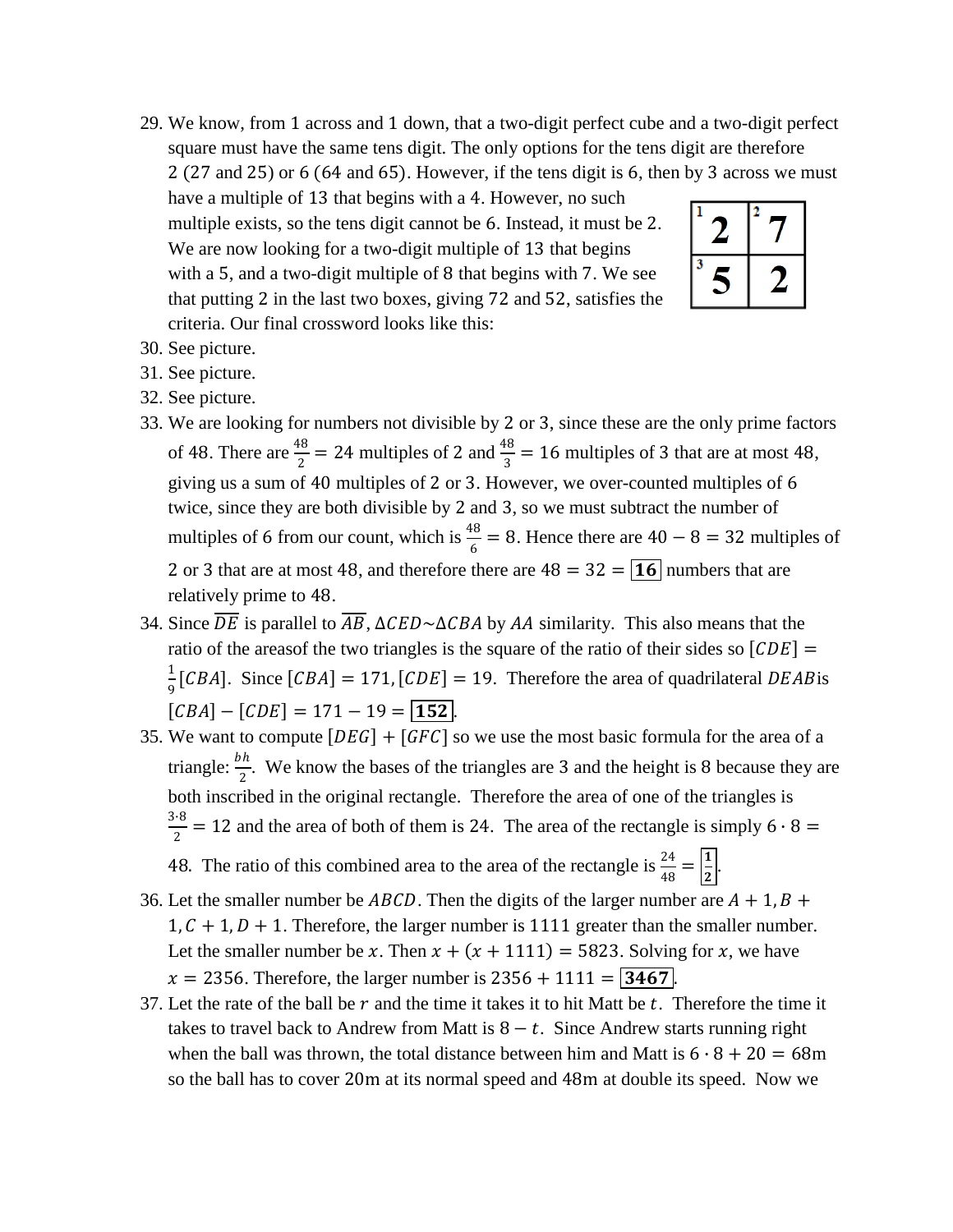can set up two equations:  $\frac{20}{r} = t$  and  $\frac{48}{2r} = 8 - t \rightarrow 20 = rt$  and  $24 = 8r - rt$ . Substituting rt into the second equation we get  $24 = 8r - 20 \rightarrow r = \frac{11}{3}$ 2 m s

- 38. The formula for the surface area of a sphere is  $4\pi r^2$ . Therefore the surface area of this sphere is  $4 * 10 * 10 * \pi = |400\pi|$ .
- 39. Let this 3-digit number be *abc*. Then the equation we can write is  $a^2 + b^2 + c^2 = 2(a + b^2 + c^2)$  $b + c$ ). By subtracting  $2a + 2b + 2c$  from both sides, and adding 3 to both sides, we can group terms to get:  $(a-1)^2 + (b-1)^2 + (c-1)^2 = 3$ . The only way for 3 squares to sum to 3 is  $1 + 1 + 1$ . Therefore,  $(a - 1)^2 = 1$ . Since none of the digits are 0, we have that  $a = 2$ . Similarly, we obtain that  $a = b = c = 2$ . Therefore, our number is **222**.
- 40. There are two options: either Andrew chooses two boys, or he chooses one boy and one girl. For the former option, he has  $\frac{5 \times 4}{2} = 10$  ways to choose two members for his band, while for the latter option, he has  $5 \times 4 = 20$  ways to choose two members. Therefore, he has  $20 + 10 = 30$  different pairs of people to choose from.
- 41. We first count the number of paths to get to  $(3,3)$  first and multiply by the number of paths from  $(3,3)$  to  $(7,11)$ . Since the ant can only go north or east, we can see that the ant must go north 3 times and east 3 times, taking 6 total steps to reach  $(3,3)$ . We can think of each north step as N and each east step as  $E$  so a path may look like NNNEEE depending on which the ant takes at each point. We can then see that the total number of paths to get to (3,3) is just the total orderings of this string which is just  $\binom{6}{2}$  $\binom{6}{3} = \frac{6 \cdot 5 \cdot 4}{3!}$  $\frac{3^{14}}{3!}$  = 120  $\frac{20}{6}$  = 20. Similarly, we need to walk 4 steps north and 8 steps east to go from (3,3)to (7,11), which means we have a string looking like NNNNEEEEEEEE. This means that the total number of paths is  $\binom{12}{4}$  $\binom{12}{4} = \frac{12 \cdot 11 \cdot 10 \cdot 9}{4!}$  $\frac{1 \cdot 10 \cdot 9}{4!} = \frac{11880}{24}$  $\frac{1000}{24}$  = 495. Therefore, we have the total number of paths for the whole walk is  $495 \cdot 20 = 9900$  paths.
- 42. Let the numbers be  $2k 4$ ,  $2k 2$ ,  $2k$ ,  $2k + 1$ ,  $2k + 4$ . Multiplying all numbers gives us  $(2k-4)(2k-2)(2k)(2k+1)(2k+4) = 32(k-2)(k-1)(k)(k+1)(k+2)$ . Thus 32 must divide this number. Furthermore, there must be at least one integer out of the five consecutive integers  $k - 2$ ,  $k - 1$ ,  $k$ ,  $k + 1$ ,  $k + 2$  that is divisible by 2, at least one divisible by 3, at least one divisible by 4 and at least one divisible by 5 (for example, take 1,2,3,4,5). Therefore the largest number that must always be a factor of this is  $32 \times 2 \times$  $3 \times 4 \times 5 = 3840$ .

We can see that this it cannot be any larger since  $2 \times 4 \times 6 \times 8 \times 10 = 3840$ .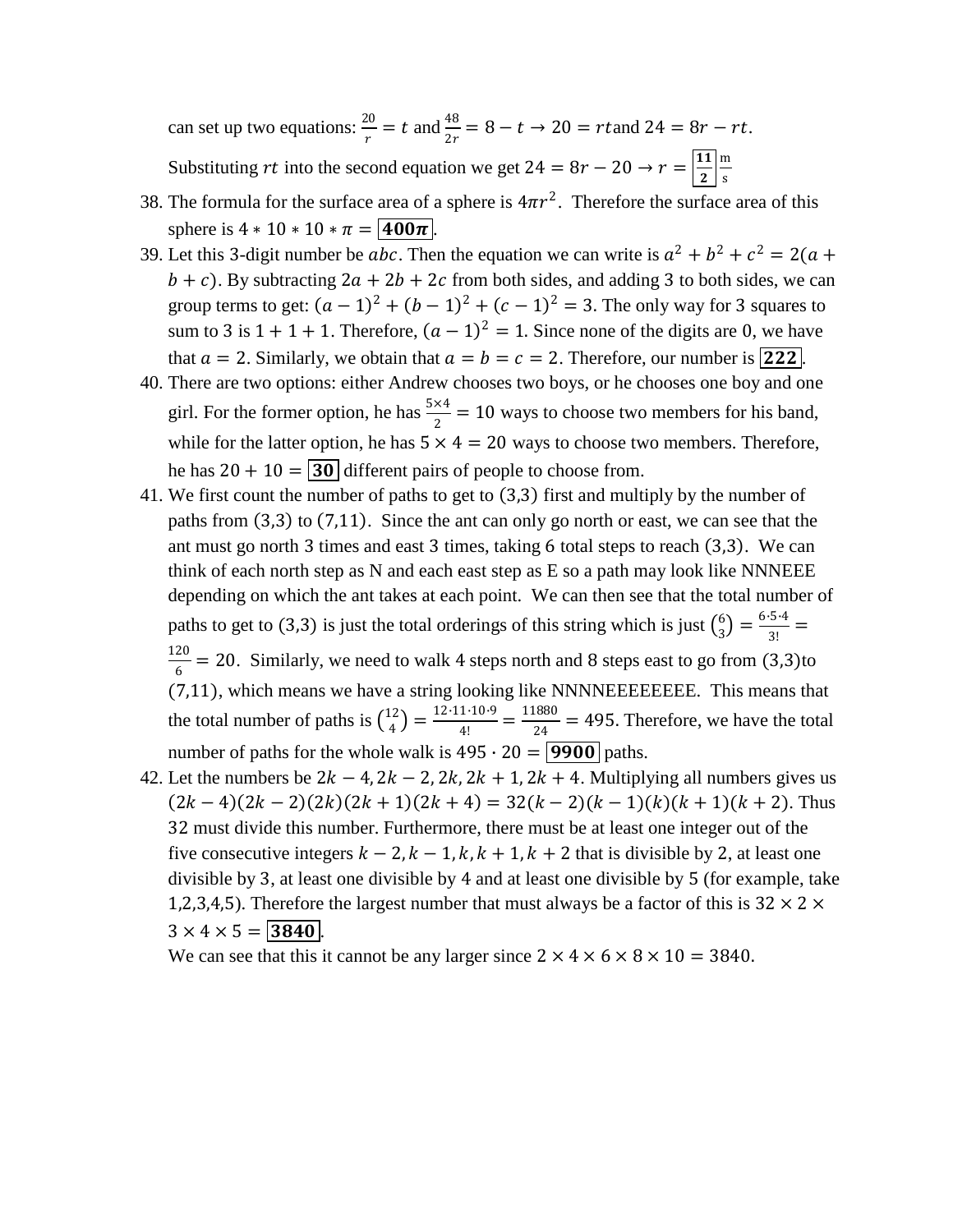

43. Let the circle be labeled  $O$ , and the triangle be labeled  $ABC$ . Notice that since this is an equilateral triangle, the center of  $O$  is the center of  $\triangle ABC$ . Therefore we have to find the distance from one of the points of the triangle to the center of the triangle to find the radius of the circle. By drawing the height from the center to one of the sides, we can see that the two right triangles formed are 30-60-90 triangles with the radius as the hypotenuse and the side opposite the 60 degree angle as3. Therefore, the hypotenuse, which is the radius, is simply 2  $\cdot \left(\frac{3}{5}\right)$  $\frac{3}{\sqrt{3}}$  =  $\frac{6}{\sqrt{3}}$  $\frac{6}{\sqrt{3}} = 2\sqrt{3}$ . The circumference is then  $2\pi r =$ 

## $4\sqrt{3}\pi$ .

- 44. If each person within a gender were to shake hands with each other person within the gender once, the total number of handshakes would be  $\binom{n}{2}$  $n<sub>2</sub>$ ). This is because the first person shakes hands with  $n - 1$  other people, the second person would shake hands with the  $n - 2$  people he did not shake hands with yet and so on reaching a total of  $1 + 2 +$  $\cdots + n - 2 + n - 1$ . Since each male shakes twice, and each female shakes three times, we simply have to multiply this total by 2 and 3 for the males and females respectively. Therefore the total number of handshakes just within genders is  $2 \cdot {8 \choose 2}$  ${8 \choose 2} + 3 \cdot {12 \choose 2}$  $\binom{12}{2} = 2 \cdot$  $28 + 3 \cdot 66 = 254$ . For the opposite gender handshakes, we see that each male shakes hands with 8 other people so we just have to multiply  $12 \cdot 8 = 96$  to get the number of handshakes here. Therefore the total number of handshakes is  $254 + 96 = 350$ .
- 45. The only ways for Bob to win are if he receives three votes right away or he receives three votes and Alice receives one vote in any order. The probability of him receiving three votes right away is  $\frac{1}{2} \cdot \frac{1}{2}$  $\frac{1}{2} \cdot \frac{1}{2}$  $\frac{1}{2} = \frac{1}{8}$  $\frac{1}{8}$ . The probability of him receiving three votes and Alice receiving one vote is the number of ways to arrange the ordering of these votes multiplied by  $\frac{1}{2} \cdot \frac{1}{2}$  $\frac{1}{2} \cdot \frac{1}{2}$  $\frac{1}{2} \cdot \frac{1}{2}$  $\frac{1}{2} = \frac{1}{16}$  $\frac{1}{16}$ . The ordering can be ordered  $\binom{4}{1}$  $\binom{4}{1}$  = 4 ways, but the ordering of the votes as Bob, Bob, Bob, then Alice cannot work, because the fourth turn will never happen. Therefore, there are only 3 valid orderings, so there is a  $3 \cdot \frac{1}{10}$  $\frac{1}{16} = \frac{3}{16}$ 16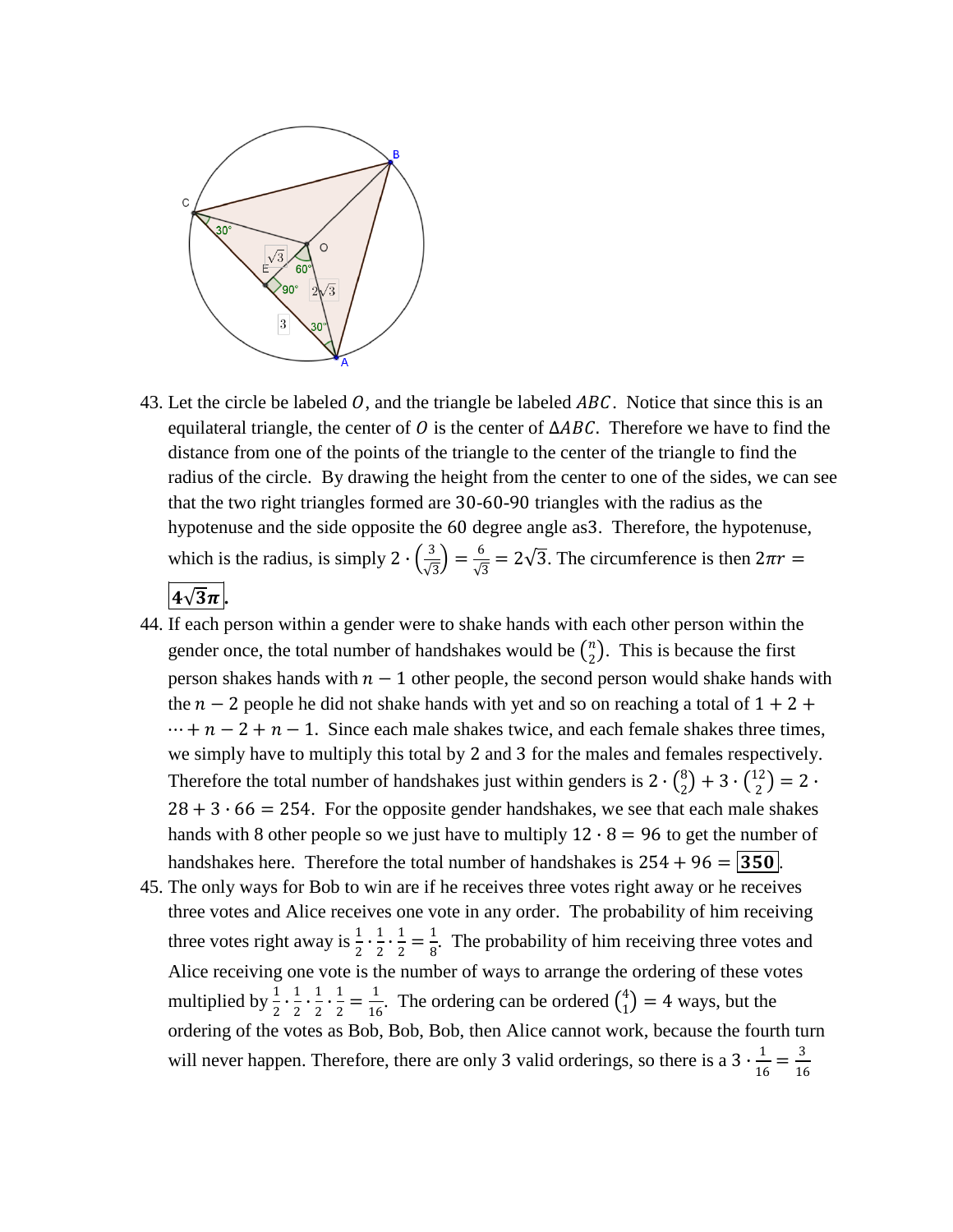chance of a 4-turn win.Therefore the total probability that Bob wins the election is 1  $\frac{1}{8} + \frac{3}{16}$  $\frac{3}{16} = \left| \frac{5}{16} \right|$  $\frac{3}{16}$ 

- 46. We begin by subtracting the first equation from the third equation to get  $x + 2z = 2$ . Then we subtract the second equation from the third equation to get  $-4x + 2z = 1$ . Now we subtract the two equations above to get  $5x = 1 \rightarrow x = \frac{1}{5}$  $\frac{1}{5}$ . Then by substituting *x* into one of the equations above, we get  $z = \frac{9}{10}$  $\frac{9}{10}$ . Finally, by substituting x and z into one of the given equations, we get  $y = 0$ . Therefore, the ordered pair is  $\left| \frac{1}{x} \right|$  $\frac{1}{5}$ , 0,  $\frac{9}{10}$  $\frac{1}{10}$
- 47. Let  $EF = x$ . Therefore,  $CG = 12 2x$  and  $BF = 12 x$ . We can see that triangles *CEG* and *EBF* are similar through *AA* similarity and therefore we have  $\frac{EG}{BF} = \frac{CG}{EF}$  $rac{CG}{EF} \rightarrow \frac{x}{12}$  $\frac{x}{12-x} =$  $12-2x$  $\frac{2+2x}{2x}$  → 2 $x^2 = (12-2x)(12-x) = 144-36x+2x^2 \rightarrow 36x = 144$  →  $x = 4$ . Therefore  $EG = 4$  and  $EF = 8$ . Finally to get the area of triangle AEC, we draw the perpendicular from E to AC and see that the area of the triangle is just  $\frac{12 \cdot (12 - EF)}{2}$ 12∙4  $\frac{2^{2}}{2} = 24.$
- 48. We want to find the distance so we need to find the point of intersection between the line perpendicular to  $y = x$  that passes through (3,4) and the line  $y = x$ . The line perpendicular to  $y = x$  has a slope of  $-1$  and therefore this line has the form  $y = -x +$ b. This line also goes through (3,4) so we can plug it in to get  $4 = -3 + b \rightarrow b = 7$ . We now know the two lines and the intersection is the solution to this system of equations. Substituting  $y = x$  into the second equation, we have  $y = -y + 7 \rightarrow y = \frac{7}{3}$ 2 and therefore  $x = \frac{7}{3}$  $\frac{7}{2}$ . Now we use the distance formula to find the distance from  $\left(\frac{7}{2}\right)$  $\frac{7}{2}$ ,  $\frac{7}{2}$  $\frac{7}{2}$  to  $(3,4)$ :  $\sqrt{(4-\frac{7}{3})}$  $\left(\frac{7}{2}\right)^2 + \left(3 - \frac{7}{2}\right)$  $\left(\frac{7}{2}\right)^2 = \sqrt{\left(\frac{1}{2}\right)^2}$  $\left(\frac{1}{2}\right)^2 + \left(\frac{1}{2}\right)$  $\frac{1}{2}$  $\sqrt{\frac{1}{2}}$  $\frac{1}{2} = \left| \frac{\sqrt{2}}{2} \right|$  $\frac{12}{2}$ .
- 49. We can rewrite the equation as  $2a(4 + b) = 3(12 + b)$ , or  $a = \frac{3(12 + b)}{2(4+b)}$  $\frac{2(12+b)}{2(4+b)}$ . Since *b* must be a positive integer, the number with the lowest denominator is  $\frac{3(13)}{2(5)}$ , or 3.9. Because  $\frac{(12+b)}{(4+b)}$ decreases as  $b$  increases, we know that  $a$  must be a positive integer less than or equal to 3.9 (1, 2, or 3) if *b* is a positive integer. The solution to  $a = 1 = \frac{3(12+b)}{2(4+b)}$  $\frac{b(12+b)}{2(4+b)}$  is  $b = -28$ , which is not a positive integer. The solution to  $a = 2 = \frac{3(12+b)}{2(4+b)}$  $\frac{b(12+b)}{2(4+b)}$  is  $b = 20$ , so (2,20) satisfies the conditions. The solution to  $a = 3 = \frac{3(12+b)}{3(4+b)}$  $\frac{D(12+6)}{2(4+b)}$ is  $b = 4$ , so (3,4) is also a pair that satisfies the conditions. Therefore,  $\boxed{2}$  ordered pairs satisfy the equation.
- 50. Since each beaker must have at least one chunk of potassium hydroxide, we have to find the ways to arrange four indistinguishable chunks of potassium hydroxide into 3 distinguishable beakers. We can see that the ways to arrange this are